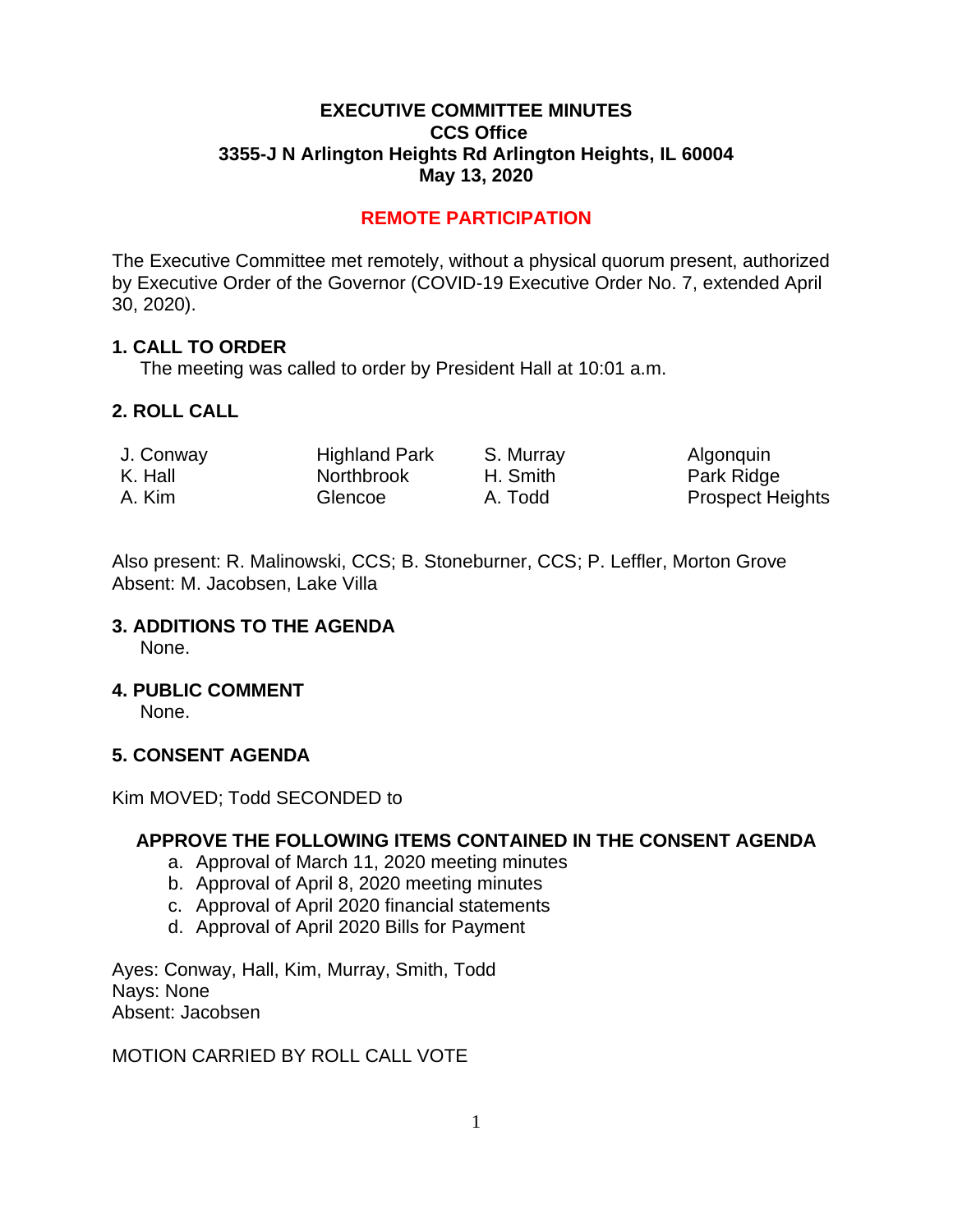### **6. ESSENTIAL BUSINESS**

- a. COVID-19 Needs and Planning
	- i. IMLS/OCLC Study Update R. Malinowski reported that RAILS has revised their recommendation to quarantine items from three days to seven days and that additional information will be provided in coming months.
	- ii. RAILS Update RAILS met with consortia managers last week to discuss delivery. No date has been announced yet by RAILS as to when delivery will start but with the change in study timeline, RAILS might start delivery before results of study are received. R. Malinowski reported that she believes RAILS will require materials be quarantined for seven days prior to pick up but is not certain if RAILS will require or recommend libraries also quarantine materials after received from RAILS.
	- iii. CCS Libraries Update CCS has been working with libraries to understand their plans to re-open. Glencoe began a soft launch of curbside pick up on May 11. Fox River Valley's board will be meeting to decide if will start curbside on May 20. A. Kim will give a presentation on Glencoe's start of curbside pick-up at the May 20 Governing Board meeting. President Hall asked R. Malinowski to survey all libraries regarding their re-opening plans to share at the May 20 Governing Board meeting.
	- iv. Restore Illinois impact on CCS R. Malinowski shared her recommended five phase plan regarding services that is aligned to the Restore Illinois plan. President Hall asked the Executive Committee members their interpretation of the Restore Illinois plan and whether CCS libraries should move forward as a group or individually. After a lengthy discussion, the Executive Committee agreed it would be helpful to try to establish a coordinated approach of all libraries as best as possible, and agreed to discuss with Governing Board at the May 20 meeting the idea of a coordinated effort to open buildings and select criteria to determine when to open.
	- v. CCS Staffing and Training R. Malinowski recommends CCS plan for remote training and meetings through the end of the calendar year. Executive Committee and Governing Board will meet based on government direction as allowed by the Open Meetings Act. CCS staff are in the process of selecting a tool to provide remote training to libraries and R. Malinowski has notified Grayslake and Palatine that they will not have in person training leading up to go live. Executive Committee agreed that remote training was appropriate.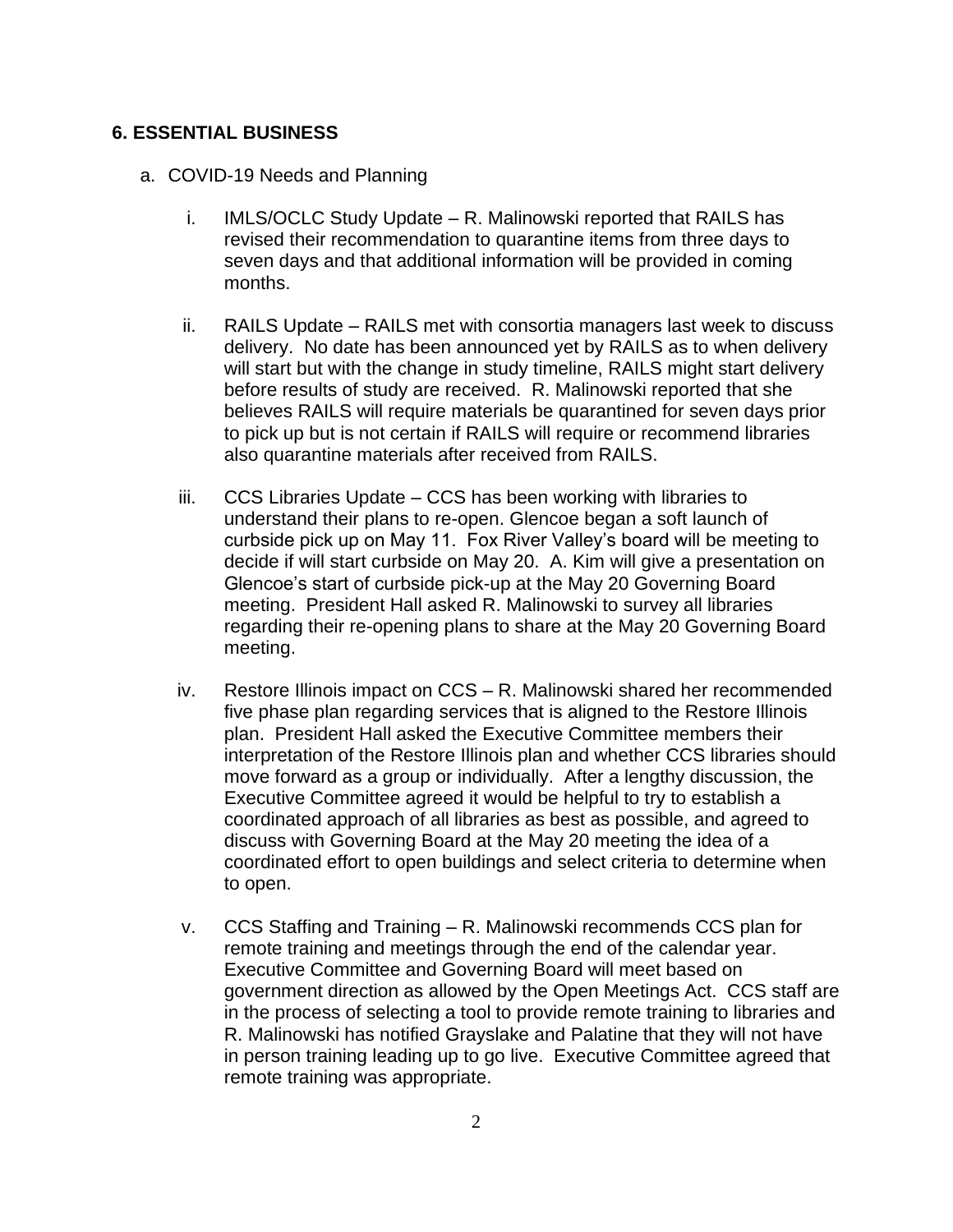vi. Reopening recommendations to Governing Board – After a lengthy discussion, the Executive Committee agreed to vote separately on each of the Executive Director recommendations regarding COVID-19 Reopening.

Todd MOVED; Murray SECONDED to

### **CCS STRONGLY RECOMMENDS THAT IN-PERSON SERVICES, INCLUDING CURBSIDE AND DELIVERY SERVICE, BEGIN RESUMING IN PHASE 3. ANY SERVICES ACTIVE IN PHASE 2 SHOULD BE DEEMED ESSENTIAL BY THE LIBRARY.**

Ayes: Conway, Hall, Kim, Murray, Smith, Todd Nays: None Absent: Jacobsen

MOTION CARRIED BY ROLL CALL VOTE

Kim MOVED; Conway SECONDED to

#### **CCS WILL CONTINUE TO BULK EXTEND DUE DATES THROUGH PHASE 2, REGARDLESS OF WHETHER A LIBRARY HAS IMPLEMENTED ESSENTIAL IN-PERSON SERVICES, UNLESS THE LIBRARY BOARD OF TRUSTEES HAS DETERMINED THAT TIMELY RETURNS/RECOVERY OF MATERIALS IS ESSENTIAL SERVICE.**

Ayes: Conway, Hall, Kim, Murray, Smith, Todd Nays: None Absent: Jacobsen

MOTION CARRIED BY ROLL CALL VOTE

Todd MOVED; Smith SECONDED to

**CCS LIBRARIES WILL FOLLOW A SHARED QUARANTINE PERIOD BASED ON RAILS GUIDANCE UNTIL THE NORTHEAST REGION REACHES PHASE 4 OR NEW RESEARCH CALLS FOR A REVISION TO EITHER THE LENGTH OF THE QUARANTINE PERIOD OR THE PHASES IN WHICH IT IS REQUIRED. THE CCS OVERDUE NOTICE SCHEDULE WILL BE ADJUSTED SO THE FIRST OVERDUE NOTICE IS SENT AN APPROPRIATE AMOUNT OF TIME AFTER THE QUARANTINE PERIOD.**

Ayes: Conway, Hall, Kim, Murray, Smith, Todd Nays: None Absent: Jacobsen

MOTION CARRIED BY ROLL CALL VOTE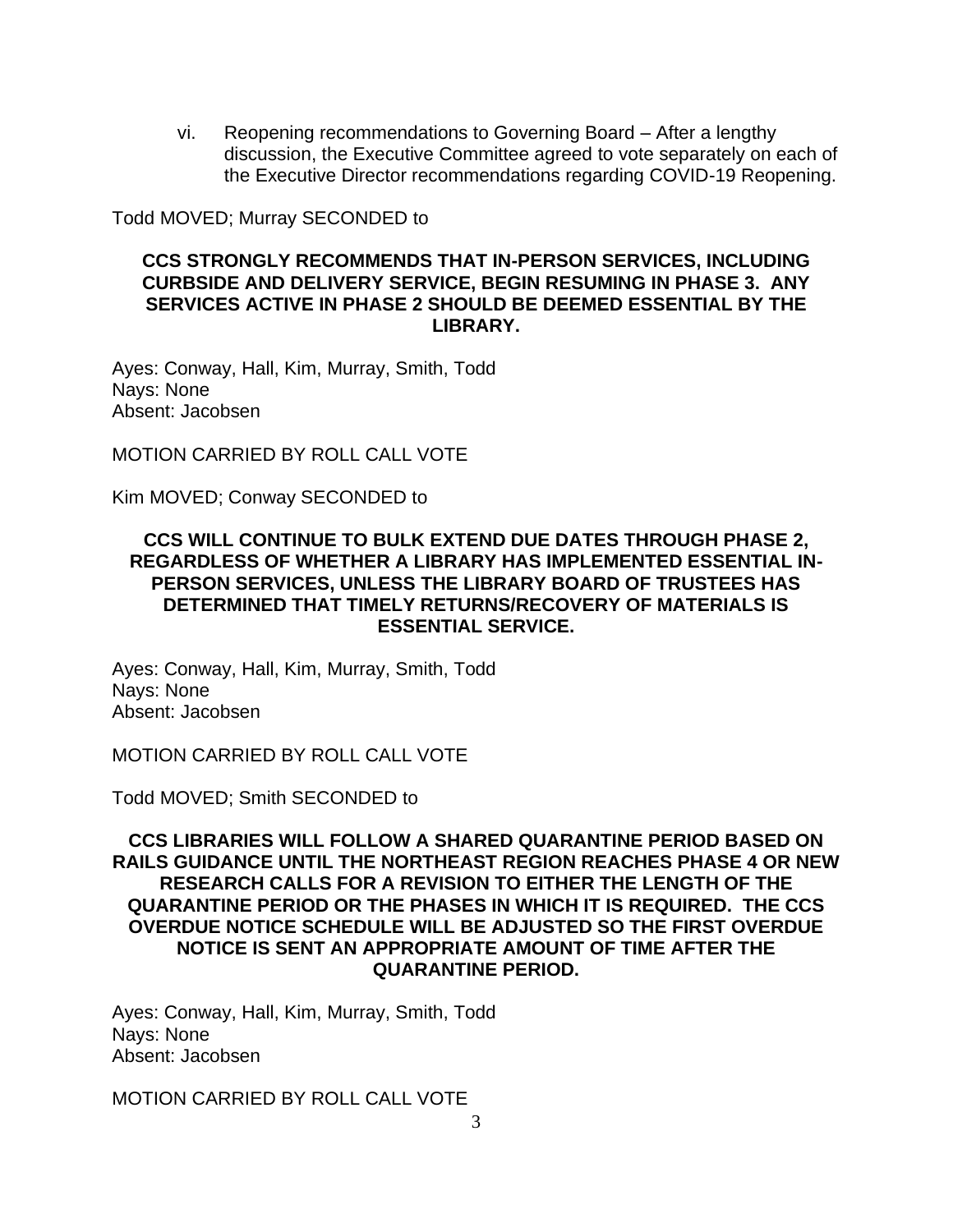Murray MOVED; Conway SECONDED to

### **THE CCS POLICY REGARDING PICKUP ANYWHERE FOR CCS PATRONS WILL BE SUSPENDED UNTIL PHASE 4. LIBRARIES MAY CHOOSE TO OFFER SERVICE TO CCS OR NON-CCS PATRONS, BUT IT WILL NOT BE REQUIRED TO DO SO.**

Ayes: Conway, Hall, Kim, Murray, Smith, Todd Nays: None Absent: Jacobsen

MOTION CARRIED BY ROLL CALL VOTE

Todd MOVED; Smith SECONDED to

### **ALL LIBRARIES WILL BE REQUIRED TO PARTICIPATE IN INTRA-CCS LOAN AND DELIVERY AFTER DELIVERY RESUMES IF EITHER THE IMLS/OCLC/BATELLE STUDY PROVIDES COMPELLING EVIDENCE THAT IT IS SAFE TO DO SO OR THE NORTHEAST, NORTH-CENTRAL, AND CENTRAL REGIONS REACH PHASE 4.**

Ayes: Conway, Hall, Kim, Murray, Smith, Todd Nays: None Absent: Jacobsen

#### MOTION CARRIED BY ROLL CALL VOTE

- vii. Scenarios for the future Due to time constraints, President Hall recommended to table this discussion for the next scheduled Executive Committee meeting.
- b. Innovative Update R. Malinowski included in the packet a sample letter provided by Innovative in support of the Innovative merger with ProQuest. After a discussion and straw poll conducted by President Hall, the majority of Executive Committee agreed to have R. Malinowski draft a neutral letter to be reviewed by the attorney then sent.
- c. Governing Board Agenda Building R. Malinowski sent the drafted agenda for review by Executive Committee prior to the meeting. There were no additional recommended changes to the agenda.
- d. Planning for Review of Closed Session Minutes R. Malinowski asked the Executive Committee if they wished to review the closed session minutes at the June committee meeting or if the committee considered that to be non-essential. The Executive Committee agreed the review of closed session minutes was nonessential and would not be reviewed at the June committee meeting.